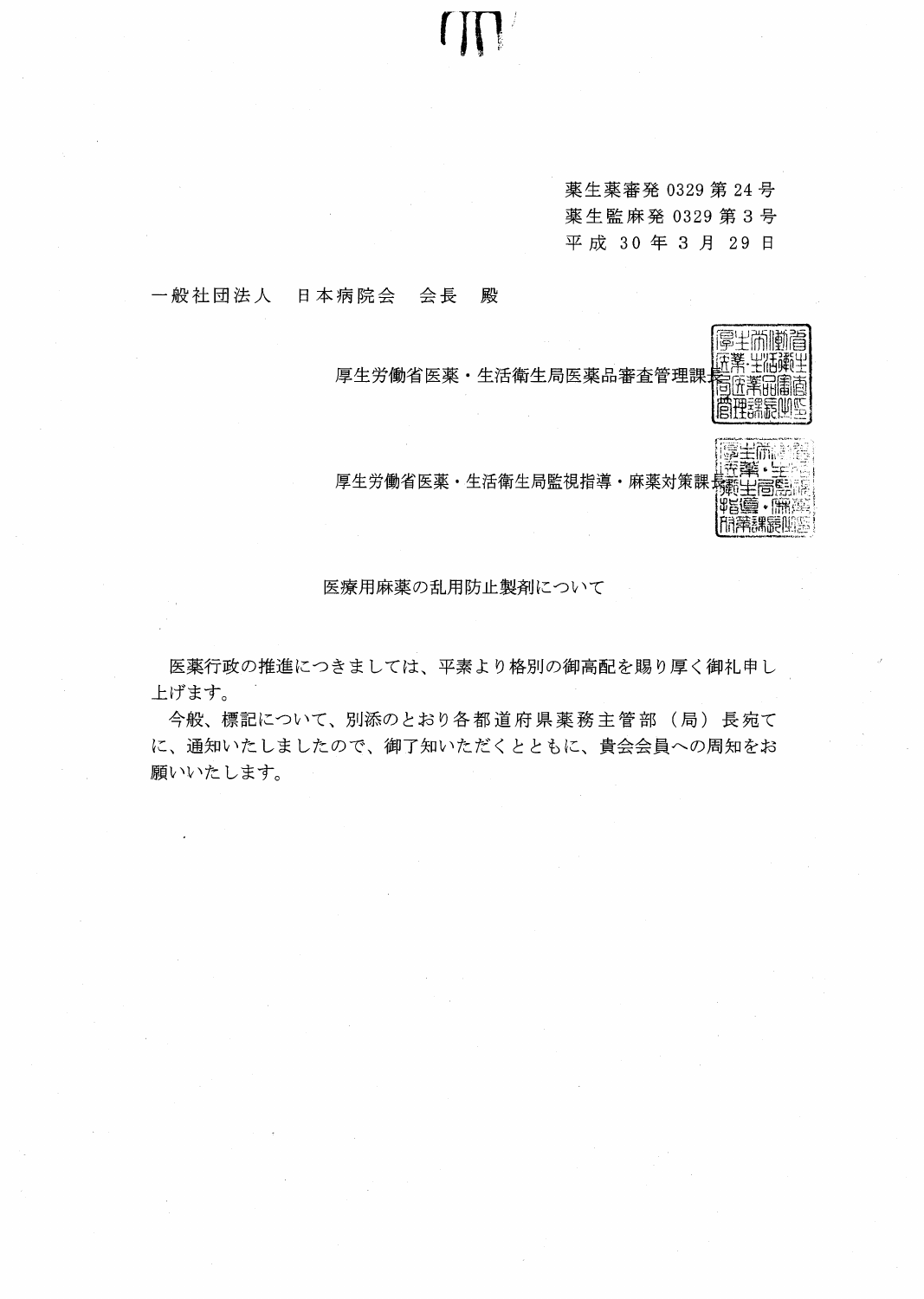薬生薬審発 0329 第 23 号 薬生監麻発 0329 第2号 平成 30年3月 29日

#### 各都道府県薬務主管部(局)長 殿

厚生労働省医薬・生活衛生局医薬品審査管理課長

(公印省略)

厚生労働省医薬・生活衛生局監視指導・麻薬対策課長

(公印省略)

医療用麻薬の乱用防止製剤について

医薬行政の推進につきましては、平素より格別の御高配を賜り厚く御礼申し 上げます。

医療用麻薬は患者の疼痛緩和等に有益である一方で、乱用による公衆衛生上 の危険を生じるおそれがあり、特に米国においては医療用麻薬の乱用が大きな 問題となっており、様々な対策が講じられています。我が国においても、非が ん疹痛への適用拡大や在宅医療推進等を背景に、医療用麻薬の利用拡大が見込 まれる状況を踏まえ、乱用防止対策を推進することが極めて重要となります。

医療用麻薬の乱用防止対策のーっとして、米国では、乱用を防止するための 特性を有する製剤(以下「乱用防止製剤」という。)の開発が行われており、錠 剤に不正な剤型変更を防止する特性等を付与することにより、乱用を防止する ことが期待されています(参考1及び2参照)。我が国においても、昨年、乱用 防止製剤の承認があったところですが、今後乱用防止製剤を製造する技術の開 発ゃそうした技術を用いた製剤の普及が、乱用防止対策の推進において更に有 益と考えられます。

つきましては、医療用麻薬の乱用防止対策の重要性及び乱用防止製剤の意義 について、貴管下の医療機関、薬局及び医薬品製造販売業者への周知をお願い いたします。併せて、医療機関及び薬局に対し、乱用防止製剤の使用に向けた 検討を行っていただくよう、周知をお願いいたします。

また、医薬品製造販売業者に対し、乱用防止製剤を製造する技術の開発及び 臨床におけるニーズに応じた製剤の改良に向けた検討を行っていただくよう、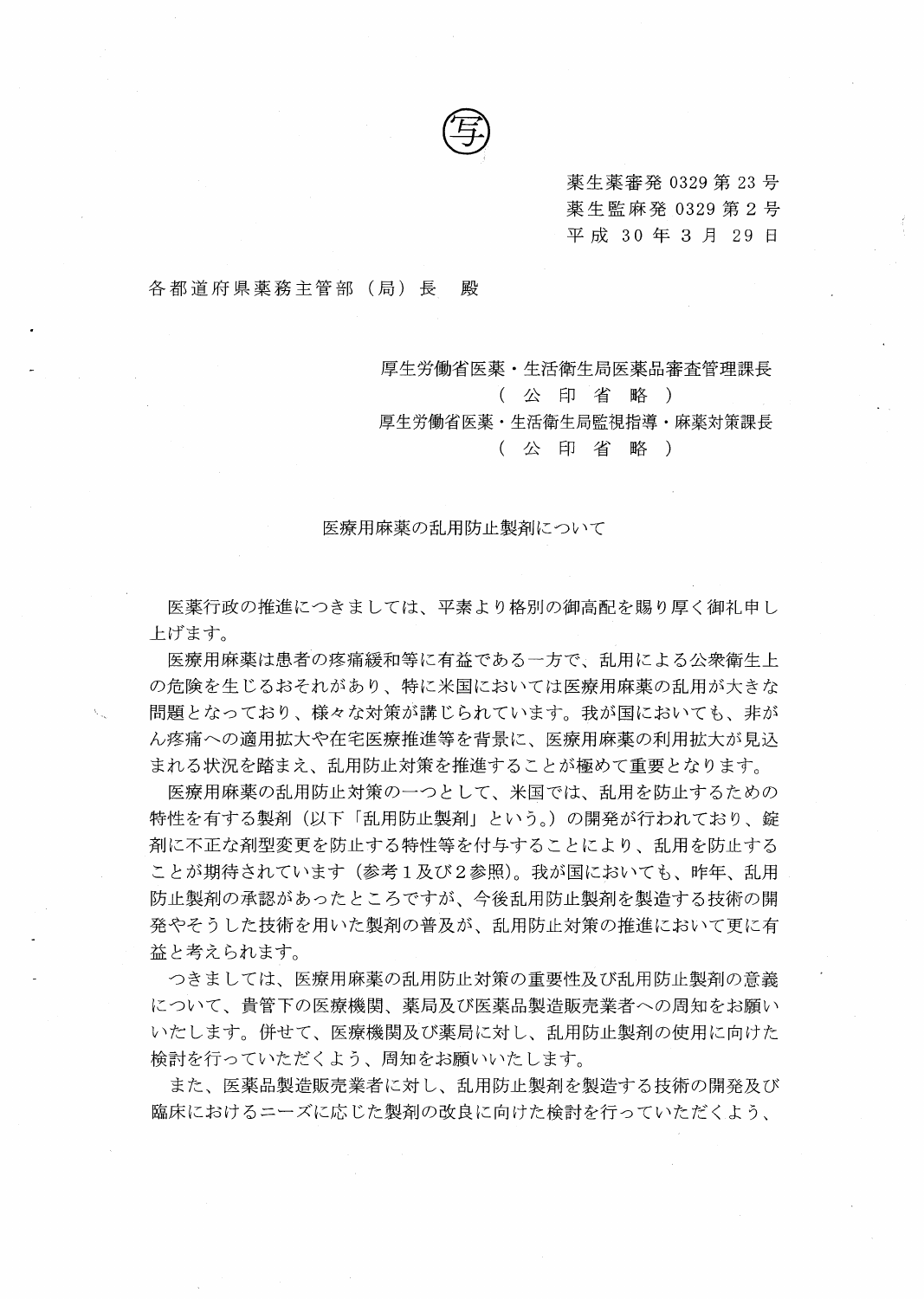併せて指導をお願いいたします。なお、乱用防止製剤の開発に関する相談は、 当分の問、当局監視指導・麻薬対策課宛てに申し入れていただくよう、周知を お願いいたします。

(参考 1)米国における乱用防止製剤の状況

米国内における医療用麻薬等の医療用オピオイド系鎮痛剤の乱用状況から、 大統領行政府は、 2011年に医療用オピオイド系鎮痛剤の乱用防止対策として、 米国食品医薬品局(FDA)に対し乱用防止製剤の開発等に関する製薬企業向け ガイダンスを作成するよう指示した(別添1)。 FDA は 2015年に乱用防止製剤 に関する製薬企業向けガイダンス(別添2)を公表し、当該ガイダンスにお いて乱用防止製剤の開発を公衆衛生上の優先順位が高いものと位置づけた。 なお、米国では既に複数の乱用防止製剤が承認されている。

(参考2)米国において乱用防止製剤に用いられている特性の例

.物理的抵抗性の付与

製剤のかみ砕き、押し潰し、切断、すり潰し、粉砕を防止するもの。 .化学的抵抗性の付与

ゲル化等により、水等の溶媒による麻薬成分の抽出を防止するもの。

.有効成分に対する措抗成分の配合

措抗薬の添加により、多幸感など乱用の目的となる効果を妨げ、減少し、 又は打ち消すもの。

(参考資料)

- •別添 1 FEPIDEMIC: RESPONING TO AMERICA'S PRESCRIPTION DRUG ABUSE CRISISJ (抄) (2011年、米国大統領行政府公表)
- •別添 2 Fabuse-Deterrent Opioids-Evaluation and Labeling Guidance for Industry」(抄) (2015年、米国食品医薬品局(FDA)公表)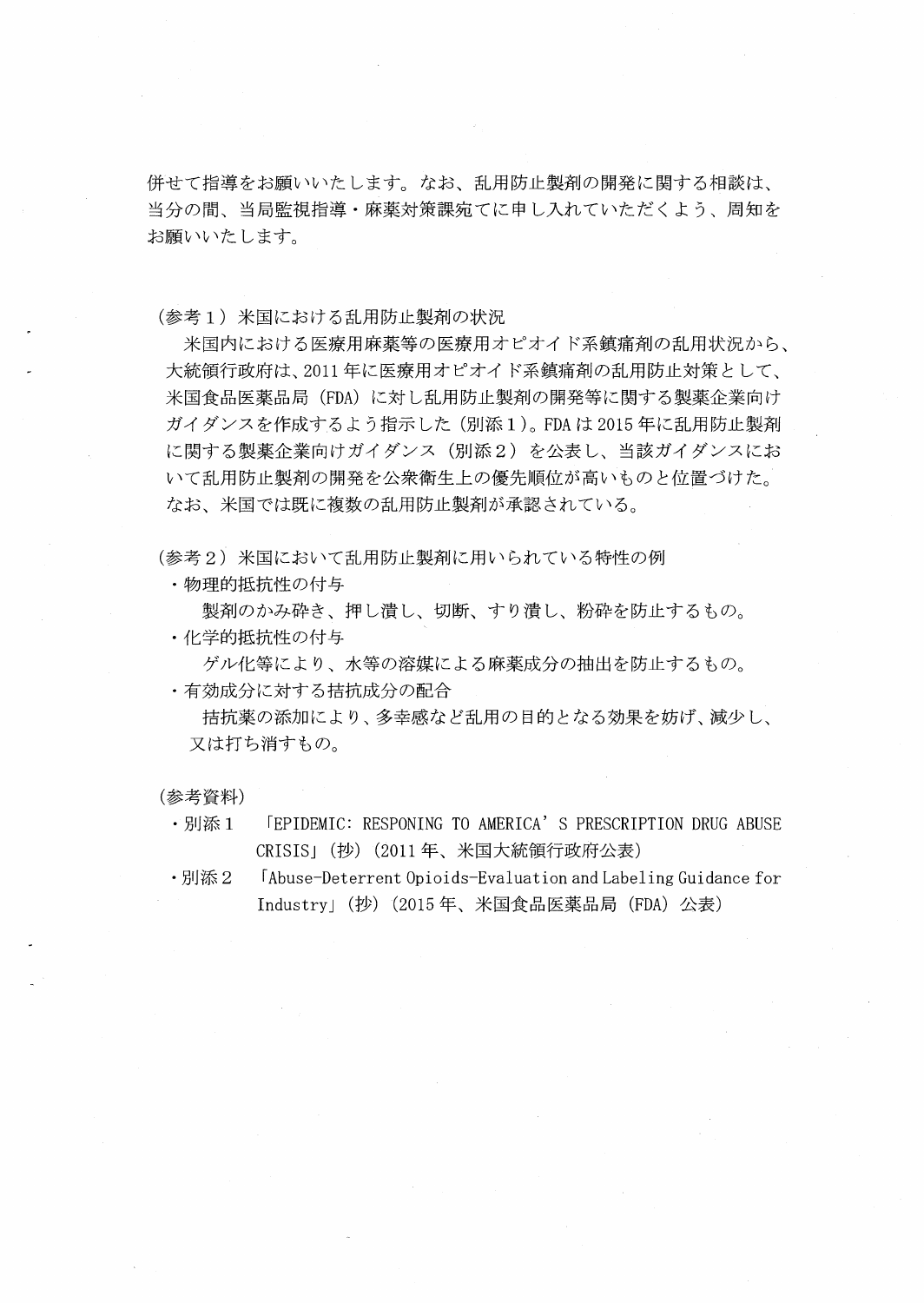## 米国大統領行政府公表文書(抄)

# EPIDEMIC: RESPONDING TO AMERICA'S PRESCRIPTION DRUG ABUSE CRISIS

 $Q$ 

2011



別添 1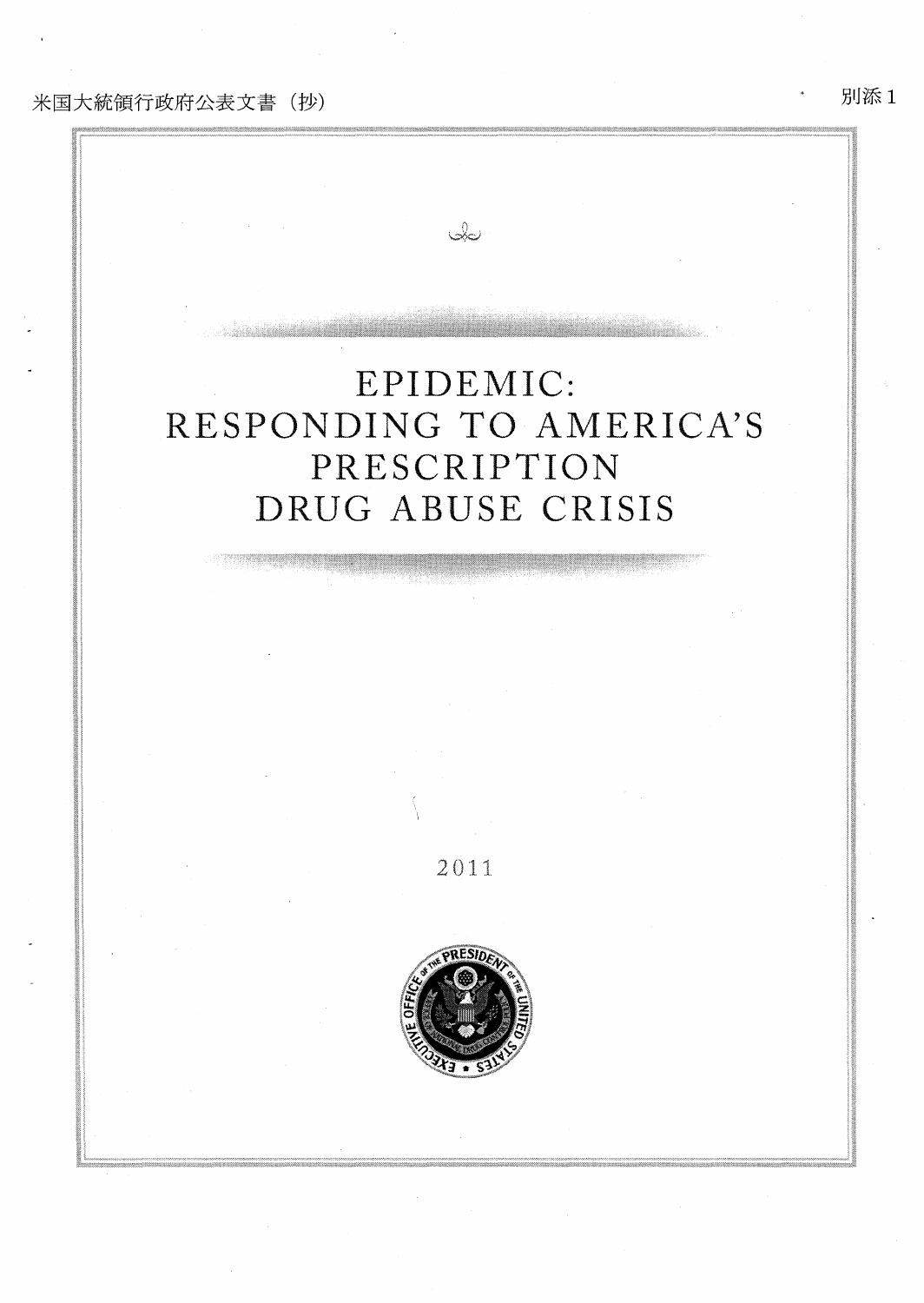# Background

Prescription drug abuse is the Nation's fastest-growing drug problem. While there has been a marked decrease in the use of some illegal drugs like cocaine, data from the National Survey on Drug Use and Health (NSDUH) show that nearly one-third of people aged 12 and over who used drugs for the first time in 2009 began by using a prescription drug non-medically.<sup>1</sup> The same survey found that over 70 percent of people who abused prescription pain relievers got them from friends or relatives, while approximately 5 percent got them from a drug dealer or from the Internet.<sup>2</sup> Additionally, the latest Monitoring the Future study--the Nation's largest survey of drug use among young people--showed that prescription drugs are the second most-abused category of drugs after marijuana.<sup>3</sup> In our military, illicit drug use increased from 5 percent to 12 percent among active duty service members over a three-year period from 2005 to 2008, primarily attributed to prescription drug abuse.<sup>4</sup>

Although a number of classes of prescription drugs are currently being abused, this action plan primarily focuses on the growing and often deadly problem of prescription opioid abuse. The number of prescriptions filled for opioid pain relievers—some of the most powerful medications available—has increased dramatically in recent years. From 1997 to 2007, the milligram per person use of prescription opioids in the U.S. increased from 74 milligrams to 369 milligrams, an increase of 402 percent.<sup>5</sup> In addition, in 2000, retail pharmacies dispensed 174 million prescriptions for opioids; by 2009, 257 million prescriptions were dispensed, an increase of 48 percent.<sup>6</sup> Further, opiate overdoses, once almost always due to heroin use, are now increasingly due to abuse of prescription painkillers.<sup>7</sup>

These data offer a compelling description of the extent to which the prescription drug abuse problem in America has grown over the last decade, and should serve to highlight the critical role parents, patients, healthcare providers, and manufacturers play in preventing prescription drug abuse.

These realities demand action, but any policy response must be approached thoughtfully, while acknowledging budgetary constraints at the state and Federal levels. The potent medications science has developed have great potential for relieving suffering, as well as great potential for abuse. There are many examples: acute medical pain treatment and humane hospice care for cancer patients would be impossible without prescription opioids; benzodiazepines are the bridge for many people with serious anxiety disorders to begin the process of overcoming their fears; and stimulants have a range of valuable uses across medical fields. Accordingly, any policy in this area must strike a balance between our desire

3. University of Michigan, 2009 Monitoring the Future: A Synopsis of the 2009 Results of Trends in Teen Use of Illicit Drugs and Alcohol.

6. Based on data from SDI, Vector One: National. Years 2000-2009. Extracted June 2010. Available at http://www.fda.gov/downloads/AdvisoryCommittees/CommitteesMeetingMaterials/Drugs/AnestheticAndLifeSupport DrugsAdvisoryCommittee/UCM217510.pdf

?を 1

<sup>1.</sup> Results from the 2009 National Survey on Drug Use and Health (NSDUH): National Findings, SAMHSA (2010).

<sup>2.</sup> Results from the 2009 National Survey on Drug Use and Health (NSDUH): National Findings, SAMHSA (2010).

<sup>4. 2008</sup> Department of Defense Survey of Health Related Behaviors Among Active Duty Military Personnel, Department of Defense (2009). Available at: http://www.tricare.mil/2008HealthBehaviors.pdf

<sup>5.</sup> Manchikanti L, Fellow B, Ailinani H, Pampati V. Therapeutic Use, Abuse, and Nonmedical Use of Opioids: A Ten-Year Perspective. Pain Physician. 13:401-435. 2010.

<sup>7.</sup> Unintentional Drug Poisoning in the United States, National Center for Injury Prevention and Control, Centers for Disease Control and Prevention, July 2010.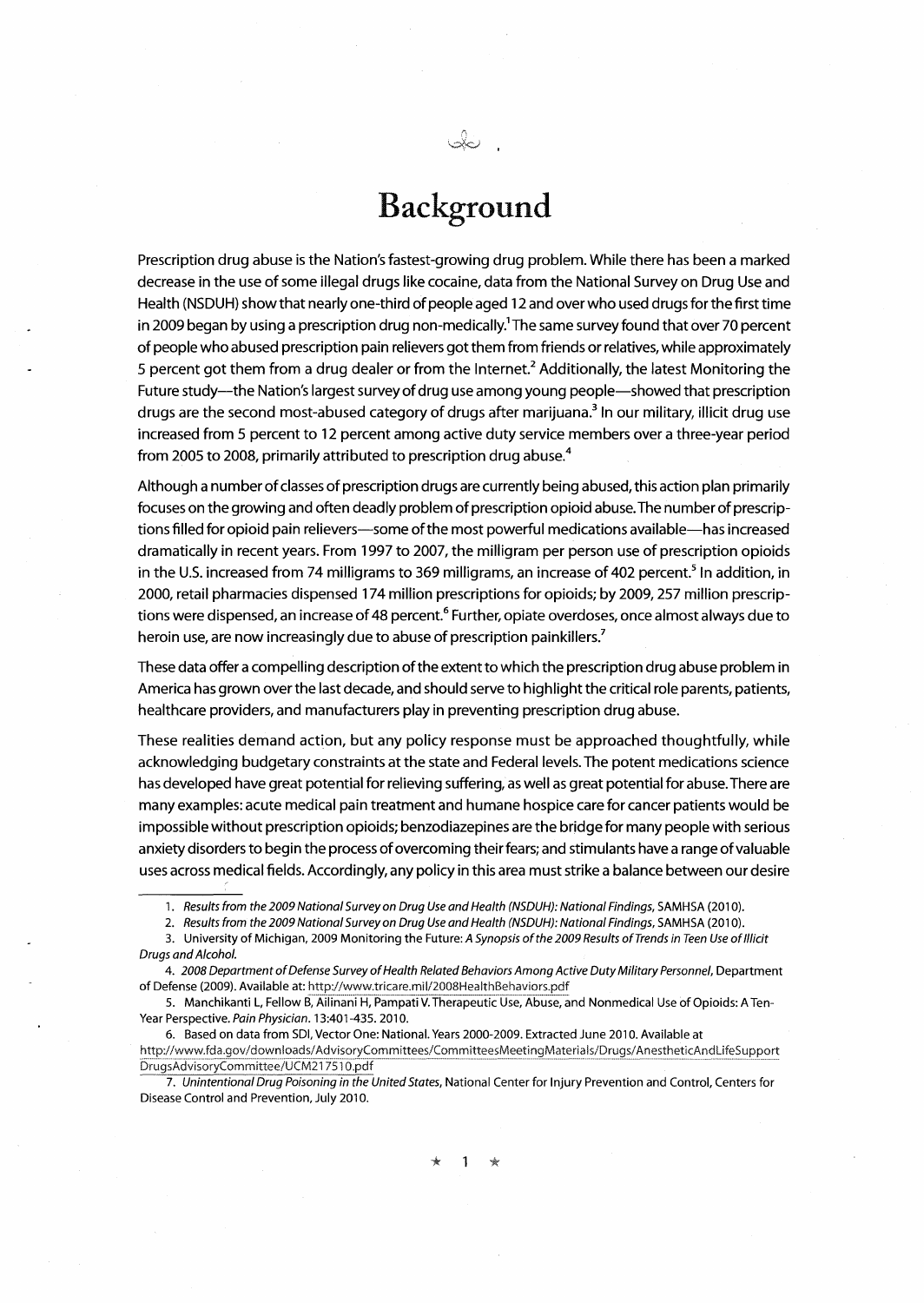EPIDEMIC: RESPONDING TO AMERICA'S PRESCRIPTION DRUG ABUSE CRISIS

to minimize abuse of prescription drugs and the need to ensure access for their legitimate use. Further, expanding effective drug abuse treatment is critical to reducing prescription drug abuse, as only a small fraction of drug users are currently undergoing treatment.

This Prescription Drug Abuse Prevention Plan expands upon the Administration'S National Drug Control Strategy and includes action in four major areas to reduce prescription drug abuse: education, monitoring, proper disposal, and enforcement. First, education is critical for the public and for healthcare providers to increase awareness about the dangers of prescription drug abuse, and about ways to appropriately dispense, store, and dispose of controlled substance medications. Second, enhancement and increased utilization of prescription drug monitoring programs will help to identify "doctor shoppers" and detect therapeutic duplication and drug-drug interactions. Third, the development of consumer-friendly and environmentally-responsible prescription drug disposal programs may help to limit the diversion of drugs, as most non-medical users appear to be getting the drugs from family and friends. Fourth, it is important to provide law enforcement agencies with support and the tools they need to expand their efforts to shut down "pill mills" and to stop "doctor shoppers" who contribute to prescription drug trafficking

#### I. Education

A crucial first step in tackling the problem of prescription drug abuse is to raise awareness through the education of parents, youth, patients, and healthcare providers. Although there have been great strides in raising awareness about the dangers of using illegal drugs, many people are still not aware that the misuse or abuse of prescription drugs can be as dangerous as the use of illegal drugs, leading to addiction and even death.

Parents and youth in particular need to be better educated about the dangers of the misuse and abuse of prescription drugs. There is a common misperception among many parents and youth that prescription drugs are less dangerous when abused than illegal drugs because they are FDA-approved. Many well-meaning parents do not understand the risks associated with giving prescribed medication to a teenager or another family member for whom the medication was not prescribed. Many parents are also not aware that youth are abusing prescription drugs; thus, they frequently leave unused prescription drugs in open medicine cabinets while making sure to lock their liquor cabinets. These misperceptions, coupled with increased direct-to-consumer advertising, which may also contribute to increased demand for medications,<sup>8,9</sup> makes effective educational programs even more vital to combating prescription drug abuse.

In addition, prescribers and dispensers, including physicians, physicians assistants, nurse practitioners, pharmacists, nurses, prescribing psychologists, and dentists, all have a role to play in reducing prescription drug misuse and abuse. Most receive little training on the importance of appropriate prescribing and dispensing of opioids to prevent adverse effects, diversion, and addiction. Outside of specialty addiction treatment programs, most healthcare providers have received minimal training in how to

ヲ役 2

<sup>8.</sup> Frosch DL, Grande D, Tarn OM, Kravitz RL. A decade of controversy: balancing policy with evidence in the regulation of prescription drug advertising. Am J Public Health. 2010;100(1):24-32.

<sup>9.</sup> Greene JA, Kesselheim AS. Pharmaceutical marketing and the new social media. N Engl J Med. 2010;363(22):2087-2089.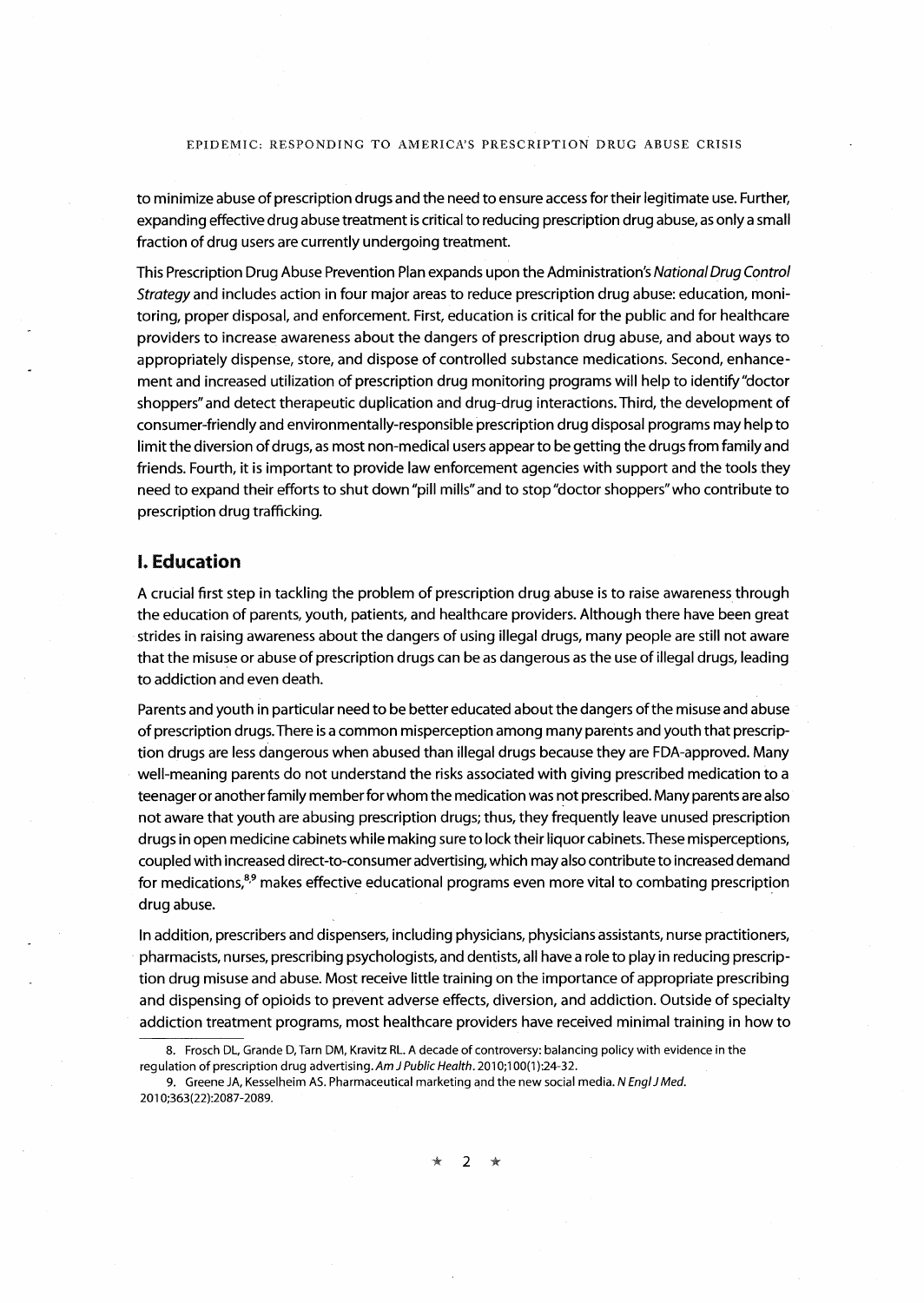recognize substance abuse in their patients. Most medical, dental, pharmacy, and other health professional schools do not provide in-depth training on substance abuse; often, substance abuse education is limited to classroom or clinical electives. Moreover, students in these schools may only receive limited training on treating pain.

A national survey of medical residency programs in 2000 found that, of the programs studied, only 56 percent required substance use disorder training, and the number of curricular hours in the required programs varied between 3 to 12 hours.<sup>10</sup> A 2008 follow-up survey found that some progress has been made to improve medical school, residency, and post-residency substance abuse education; however, these efforts have not been uniformly applied in all residency programs or medical schools.<sup>11</sup>

Educating prescribers on substance abuse is critically important, because even brief interventions by primary care providers have proven effective in reducing or eliminating substance abuse in people who abuse drugs but are not yet addicted to them. In addition, educating healthcare providers about prescription drug abuse will promote awareness of this growing problem among prescribers so they will not over-prescribe the medication necessary to treat minor conditions. This, in turn, will reduce the amount of unused medication sitting in medicine cabinets in homes across the country.

The following action items will be taken to improve educational efforts and to increase research and development:

Healthcare Provider Education:

- Work with Congress to amend Federal law to require practitioners (such as physicians, dentists, and others authorized to prescribe) who request DEA registration to prescribe controlled substances to be trained on responsible opioid prescribing practices as a precondition of registration. This training would include assessing and addressing signs of abuse and/or dependence. (ONDCP/FDA/DEA/SAMHSA)
- Require drug manufacturers, through the Opioid Risk Evaluation and Mitigation Strategy (REMS), to develop effective educational materials and initiatives to train practitioners on the appropriate use of opioid pain relievers. (FDA/ONDCP/SAMHSA)
- Federal agencies that support their own healthcare systems will increase continuing education for their practitioners and other healthcare providers on proper prescribing and disposal of prescription drugs. (VA/HHS/IHS/000/BOP)
- Work with appropriate medical and healthcare boards to encourage them to require education curricula in health professional schools (medical, nursing, pharmacy, and dental) and continuing education programs to include instruction on the safe and appropriate use of opioids to treat pain while minimizing the risk of addiction and substance abuse. Additionally, work with relevant medical, nursing, dental, and pharmacy student groups to help disseminate educational materials, and establish student programs that can give community educational presentations

 $\mathbf{3}$ 

<sup>10.</sup> Isaacson JH, Fleming M, Kraus M, Kahn R, Mundt M. A National Survey of Training in Substance Use Disorders in Residency Programs.J Stud Alcohol. 61(6):912-915.2000.

<sup>11.</sup> Polydorou S, Gunderson EW, Levin FR. Training Physicians to Treat Substance Use Disorders. Curr Psychiatry Rep. 10(5):399-404. 2008.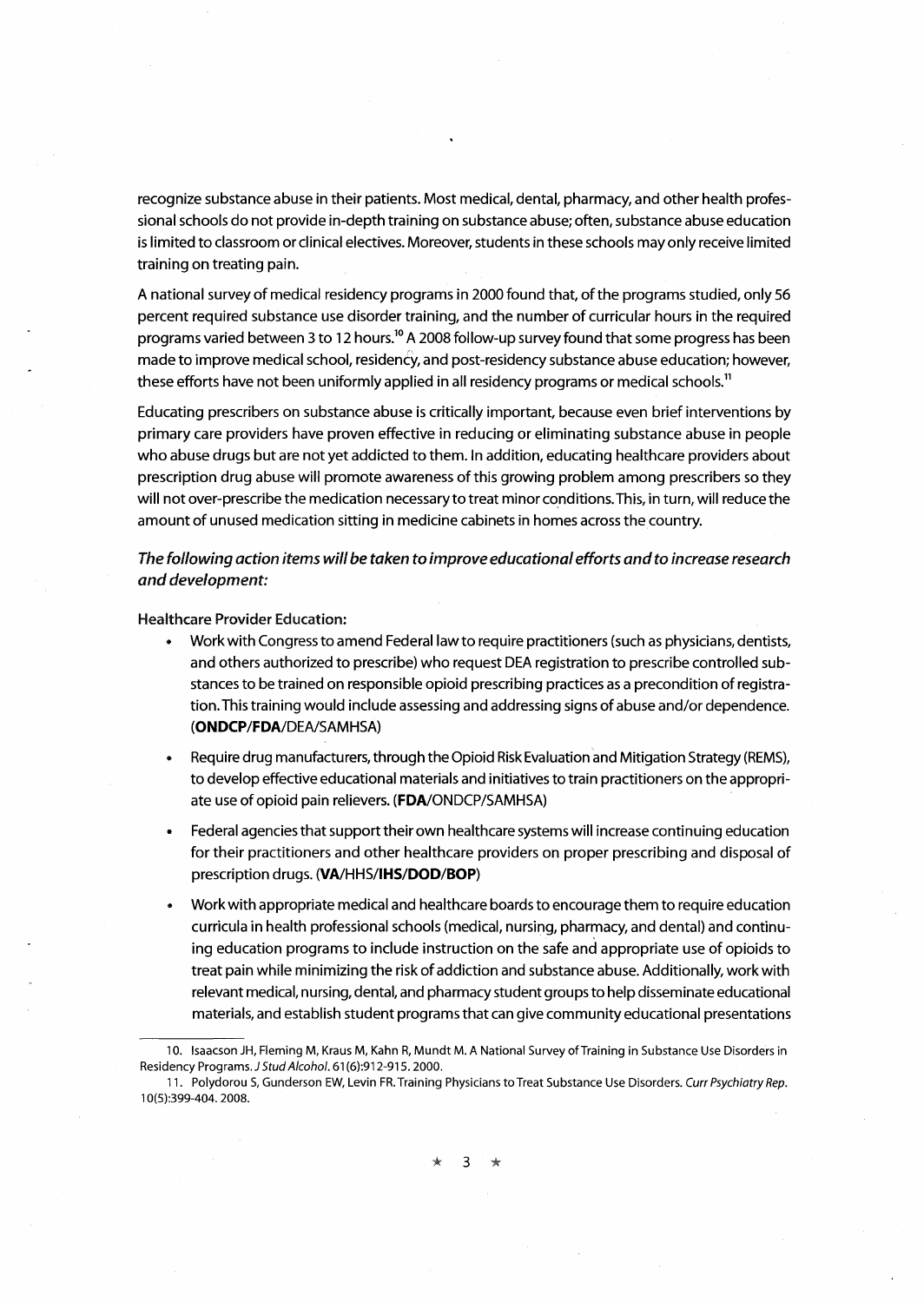EPIDEMIC: RESPONDING TO AMERICA'S PRESCRIPTION DRUG ABUSE CRISIS

on prescription drug abuse and substance abuse. (HHS/SAMHSA/ONDCP/FDA/HRSA/NIDA/ DOD/VA)

- In consultation with medical specialty organizations, develop methods of assessing the adequacy and effetivenessof pain treatment in patients and in patient populations, to better inform the appropriate use of opioid pain medications. (HHS/CDC/SAMHSA/FDA)
- Work with the American College of Emergency Physicians to develop evidence-based clinical guidelines that establish best practices for opioid prescribing in the Emergency Department. (CDC/FDA/ONDCP/NIDA/SAMHSA/CMS)
- Work with all stakeholders to develop tools to facilitate appropriate opioid prescribing, including development of Patient-Provider Agreements and guidelines. (HHS/FDA/SAMHSA/NIDA)

#### Parent, Youth, and Patient Education:

- Enlist all stakeholders to support and promote an evidence-based public education campaign  $\bullet$ on the appropriate use, secure storage, and disposal of prescription drugs, especially controlled substances. Engage local anti-drug coalitions, and other organizations (chain pharmacies, community pharmacies, boards of pharmacies, boards of medicine) to promote and disseminate public education materials and to increase awareness of prescription drug misuse and abuse. (ONDCP/仁DC/FDA/DENIHS/ED/SAMHSA/DOD八/A/EPA)
- Require manufacturers, through the Opioid Risk Evaluation and Mitigation Strategy (REMS), to develop effective educational materials for patients on the appropriate use and disposal of opioid pain relievers. (FDA/ONDCP/SAMHSA)
- Working with private-sector groups, develop an evidence-based media campaign on prescription drug abuse, targeted to parents, in an effort to educate them about the risks associated with prescription drug abuse and the importance of secure storage and proper disposal of prescription drugs (including through public alerts or other approaches to capture the attention of busy parents). (ONDCP/ONC)

#### Research and Development:

- Expedite research, through grants, partnerships with academic institutions, and priority New Drug Application review by FDA, on the development of treatments for pain with no abuse potential as well as on the development of abuse-deterrent formulations (ADF) of opioid medications and other drugs with abuse potential. (NIDA/FDA)
- Continue advancing the design and evaluation of epidemiological studies to address changing patterns of abuse. (CDC/FDA/NIDA)
- Provide quidance to the pharmaceutical industry on the development of abuse-deterrent drug formulations and on post-market assessment of their performance. (FDA)

#### 以下、略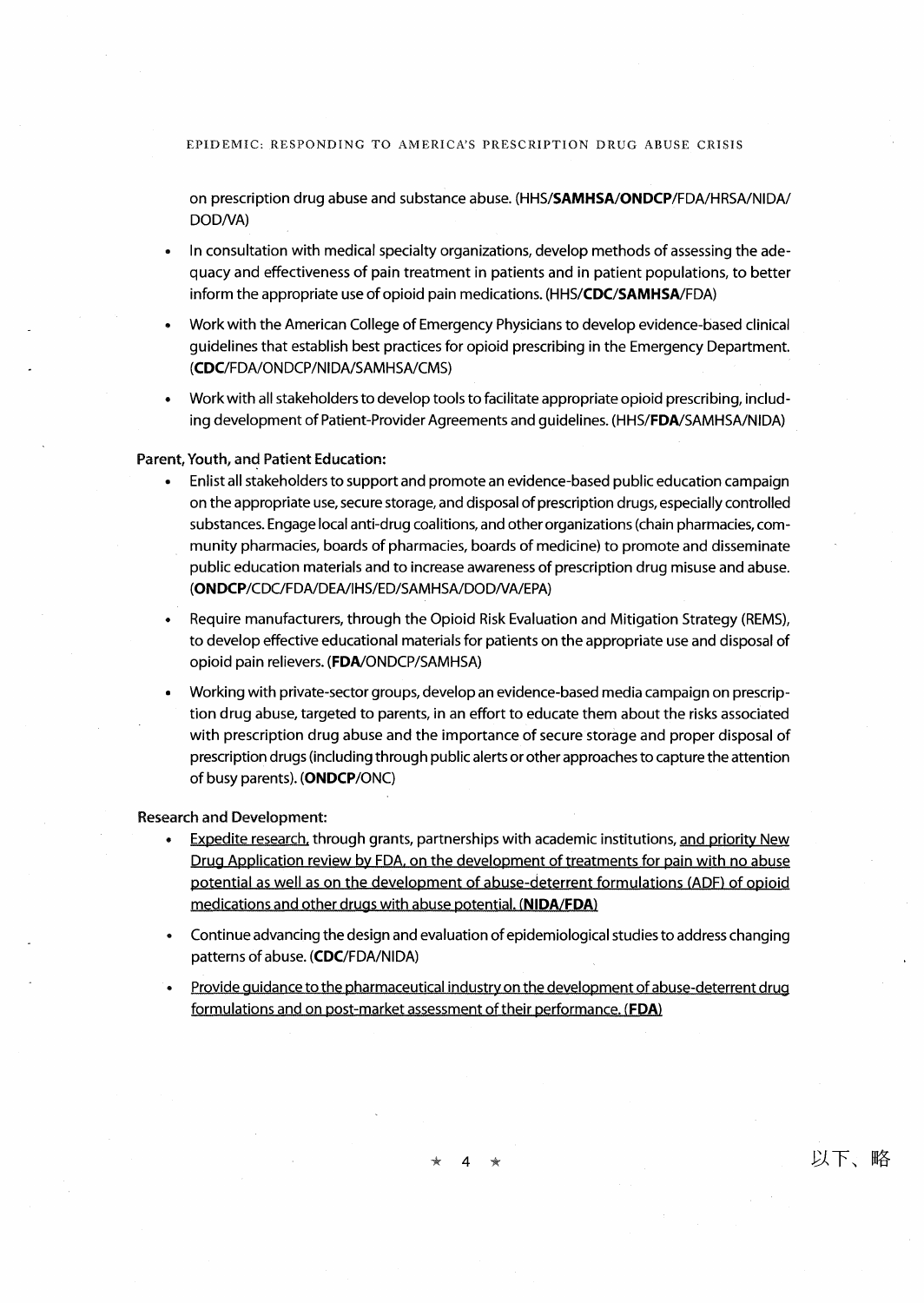# Abuse-Deterrent Opioids — Evaluation and Labeling

Guidance for Industry

U.S. Department of Health and Human Services Food and Drug Administration Center for Drug Evaluation and Research (CDER)

> Clinical Medical April 2015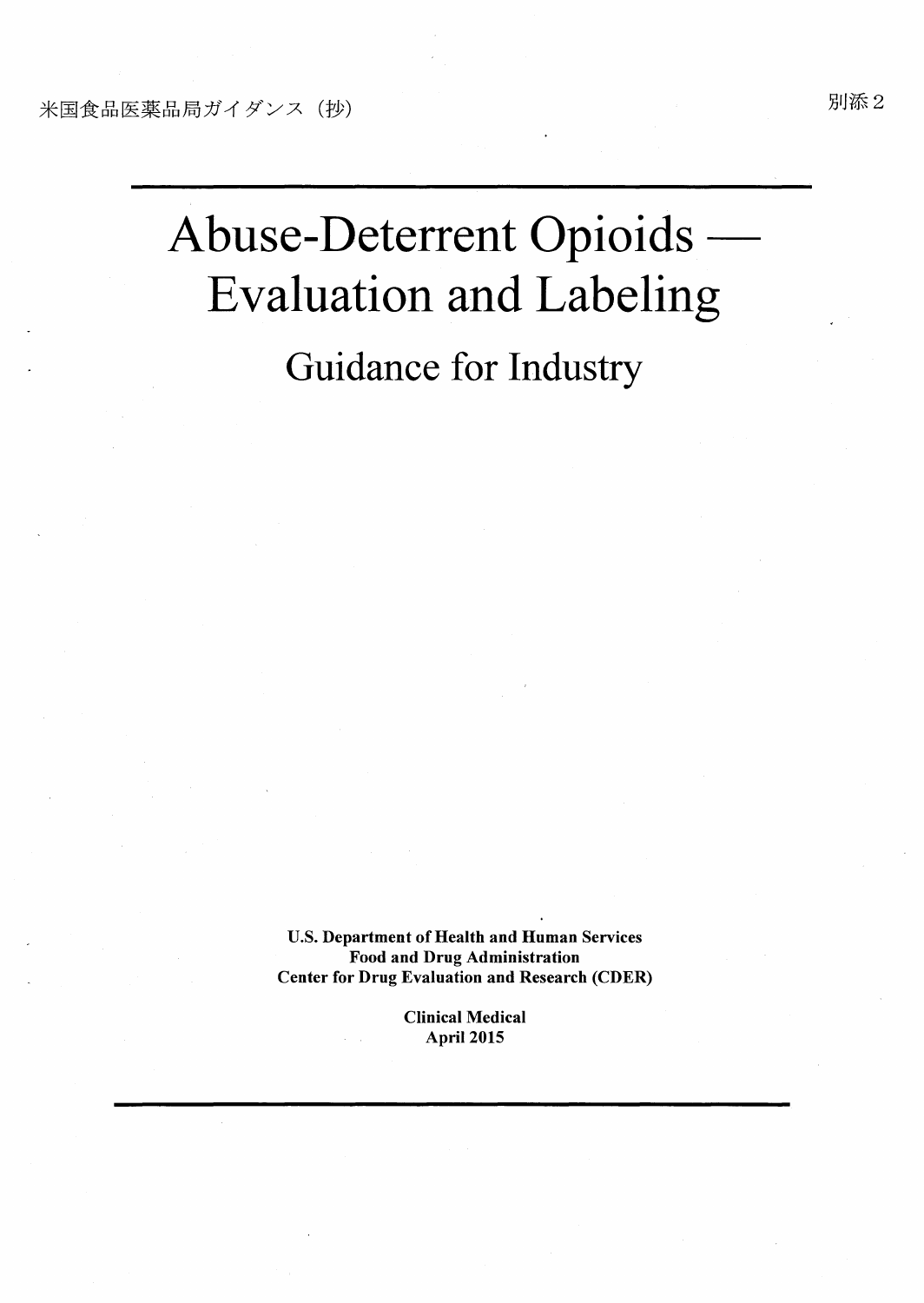### **TABLE OF CONTENTS**

| T.        |                                                                                                                                                    |  |
|-----------|----------------------------------------------------------------------------------------------------------------------------------------------------|--|
| П.        |                                                                                                                                                    |  |
| III.      |                                                                                                                                                    |  |
| IV.       |                                                                                                                                                    |  |
| A.        |                                                                                                                                                    |  |
| <b>B.</b> |                                                                                                                                                    |  |
| C.        |                                                                                                                                                    |  |
|           | 5. Route of Administration, Dose Selection, Manipulation Mode, and Sample Preparation  12<br>a.<br>$\mathbf{b}$ .<br>$\mathbf{c}$ .<br>$d_{\cdot}$ |  |
| V.        |                                                                                                                                                    |  |
| A.        |                                                                                                                                                    |  |
|           |                                                                                                                                                    |  |
| <b>B.</b> |                                                                                                                                                    |  |
| VI.       |                                                                                                                                                    |  |
| VII.      |                                                                                                                                                    |  |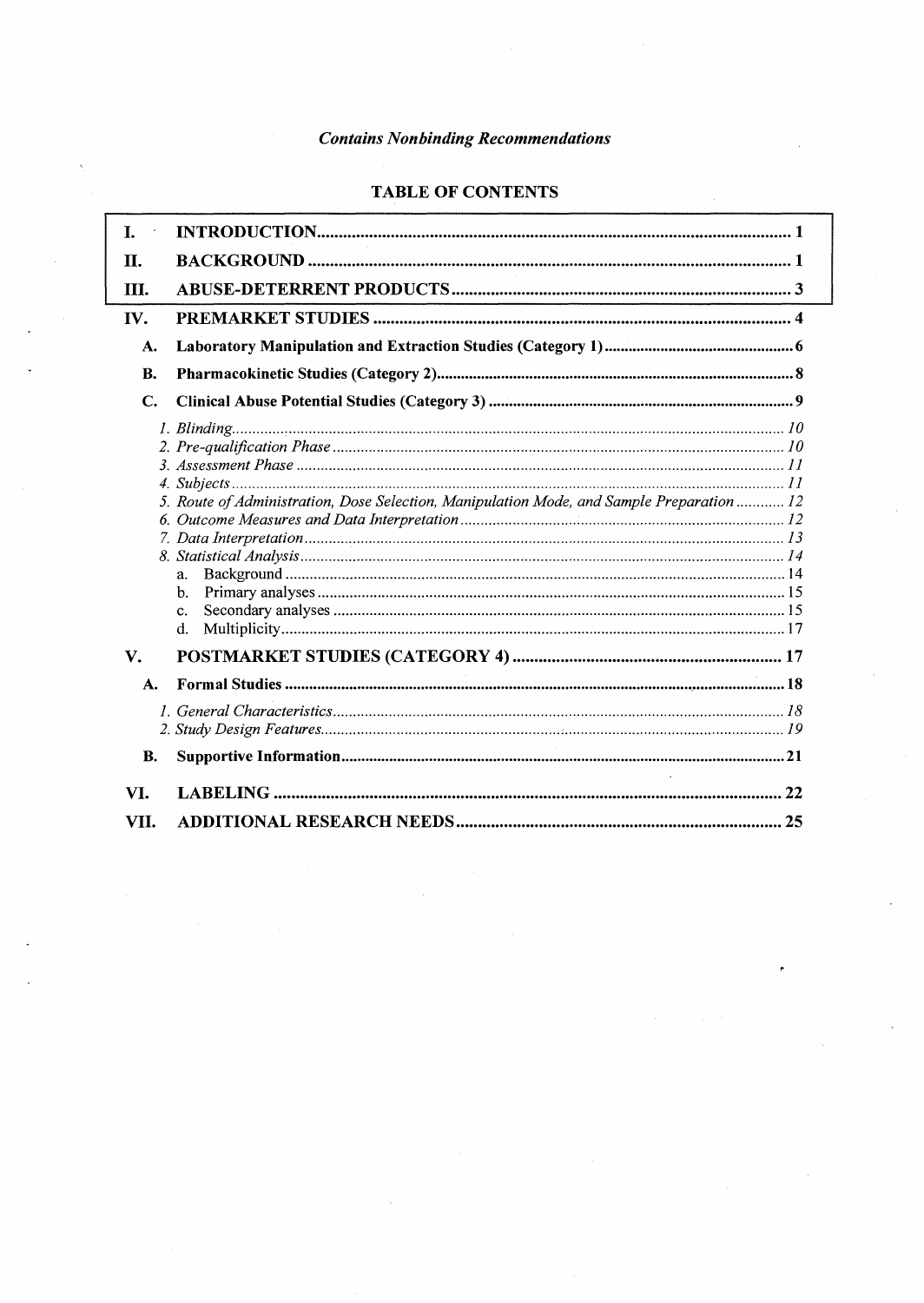## Abuse-Deterrent Opioids - Evaluation and Labeling Guidance for Industry<sup>1</sup>

This guidance represents the current thinking of the Food and Drug Administration (FDA or Agency) on this topic. It does not create any rights for any person and is not binding on FDA or the public. You can use an alternative approach if it satisfies the requirements of the applicable statutes and regulations. To discuss an alternative approach, contact the FDA staff responsible for this guidance as listed on the title page.

#### I. INTRODUCTION

This guidance explains FDA's current thinking about the studies that should be conducted to demonstrate that a given formulation has abuse-deterrent properties. The guidance makes recommendations about how those studies should be performed and evaluated and discusses how to describe those studies and their implications in product labeling.

This guidance is intended to assist sponsors who wish to develop opioid drug products with potentially abuse-deterrent properties and is not intended to apply to products that are not opioids or opioid products that do not have the potential for abuse.

This guidance also does not address issues associated with the development or testing of generic formulations of abuse-deterrent opioid products. FDA intends to address that topic in one or more future guidance documents.

In general, FDA's guidance documents do not establish legally enforceable responsibilities. Instead, guidances describe the Agency's current thinking on a topic and should be viewed only as recommendations, unless specific regulatory or statutory requirements are cited. The use of the word should in Agency guidances means that something is suggested or recommended, but not required.

#### II. BACKGROUND

Prescription opioid products are an important component of modem pain management. However, abuse and misuse of these products have created a serious and growing public health problem. One potentially important step towards the goal of creating safer opioid analgesics has

 $1$  This guidance has been prepared by the Division of Anesthesia, Analgesia, and Addiction Products, the Office of Regulatory Policy, the Office of Surveillance and Epidemiology, the Office of Biostatistics, and the Controlled Substance Staff in the Center for Drug Evaluation and Research (CDER) at the Food and Drug Administration.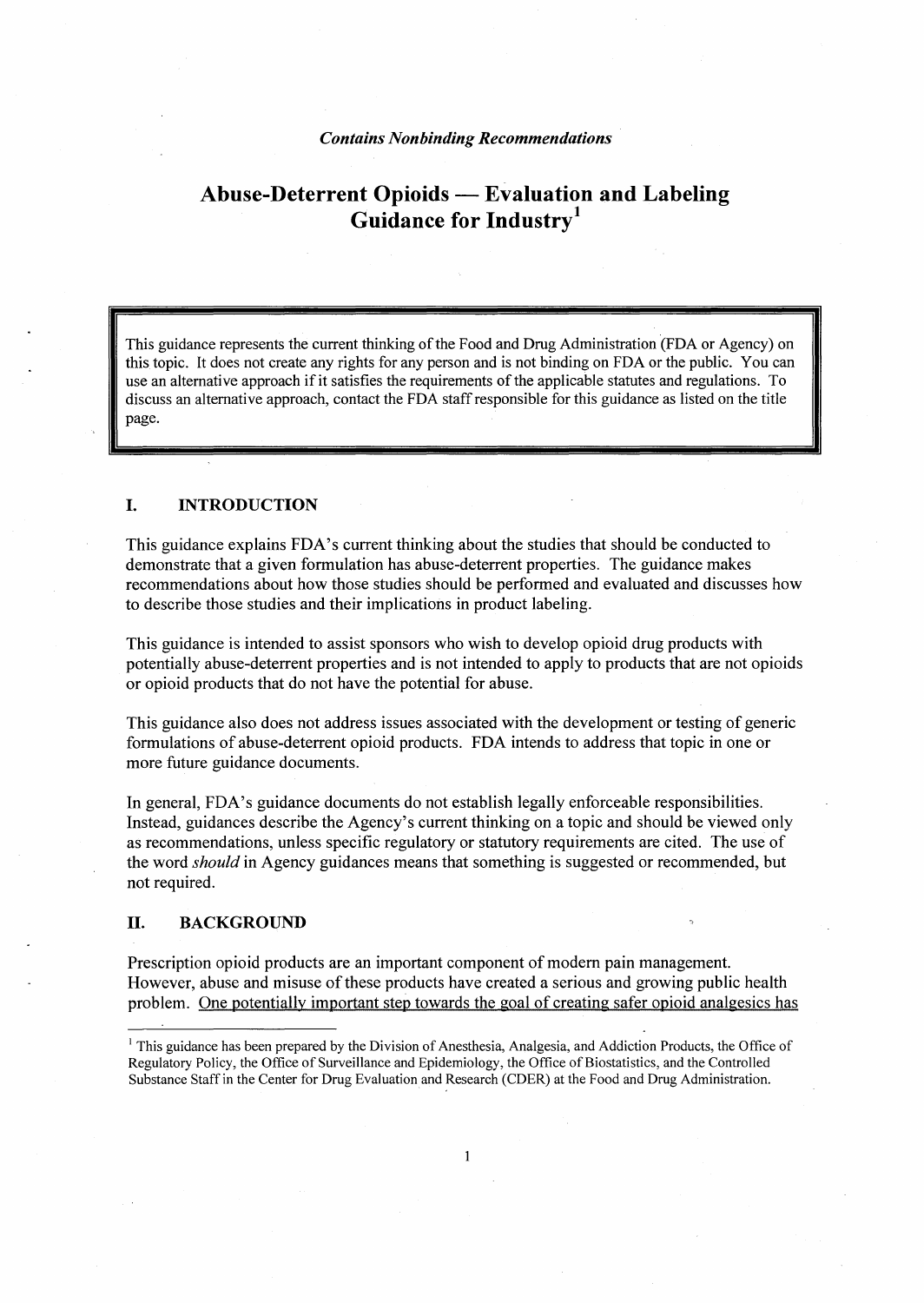#### been the develooment of ooioids that are formulated to deter abuse. FDA considers the development of these products a high public health orioritv.

Because opioid products are often manipulated for purposes of abuse by different routes of administration or to defeat extended-release (ER) properties, most abuse-deterrent technologies developed to date are intended to make manipulation more difficult or to make abuse of the manipulated product less attractive or less rewarding. It should be noted that these technologies have not yet proven successful at deterring the most common form of abuse—swallowing a number of intact capsules or tablets to achieve a feeling of euphoria. Moreover, the fact that a product has abuse-deterrent properties does not mean that there is no risk of abuse. It means, rather, that the risk of abuse is lower than it would be without such properties. Because opioid products must in the end be able to deliver the opioid to the patient, there may always be some abuse of these products.

For purposes of this guidance, *abuse-deterrent properties* are defined as those properties shown to meaning fully *deter* abuse, even if they do not fully *prevent* abuse. The term *abuse* is defined as the intentional, non-therapeutic use of a drug product or substance, even once, to achieve a desirable psychological or physiological effect.<sup>2</sup> Abuse is not the same as *misuse*, which refers to the intentional therapeutic use of a drug product in an inappropriate way and specifically excludes the definition of abuse.<sup>3</sup> This guidance uses the term *abuse-deterrent* rather than tamper-resistant because the latter term refers to, or is used in connection with, packaging requirements applicable to certain classes of drugs, devices, and cosmetics.

The science of abuse deterrence is relatively new, and both the formulation technologies and the analytical, clinical, and statistical methods for evaluating those technologies are rapidly evolving. Based on the evolving nature of the field, FDA intends to take a flexible, adaptive approach to the evaluation and labeling of potentially abuse-deterrent products. Methods for evaluating the abuse-deterrent properties of new molecular entities may have to be adapted based on the characteristics of those products and the anticipated routes of abuse. The development of an abuse-deterrent opioid product should be guided by the need to reduce the abuse known or expected to occur with similar products.

Because FDA expects that the market will foster iterative improvements in products with abusedeterrent properties, no absolute magnitude of effect can be set for establishing abuse-deterrent characteristics. As a result, FDA intends to consider the *totality of the evidence* when reviewing the results of studies evaluating the abuse-deterrent properties of a product.

 $2$  Smith S M, Dart R C, Katz N P, et al. 2013. Classification and definition of misuse, abuse, and related events in clinical trials: ACTTION systematic review and recommendations. Pain, 154:2287-2296.

 $3$  Ibid.

<sup>4</sup>FDA's current Good Manufacturing Practice regulations include tamper-evident packaging requirements. See 21 CFR 211.132. There are also requirements for child resistant "special packaging"under the Poison Prevention Packaging Act and regulations adopted by the Consumer Protect Safety Commissioner (CPSC) in 16 CFR 1700.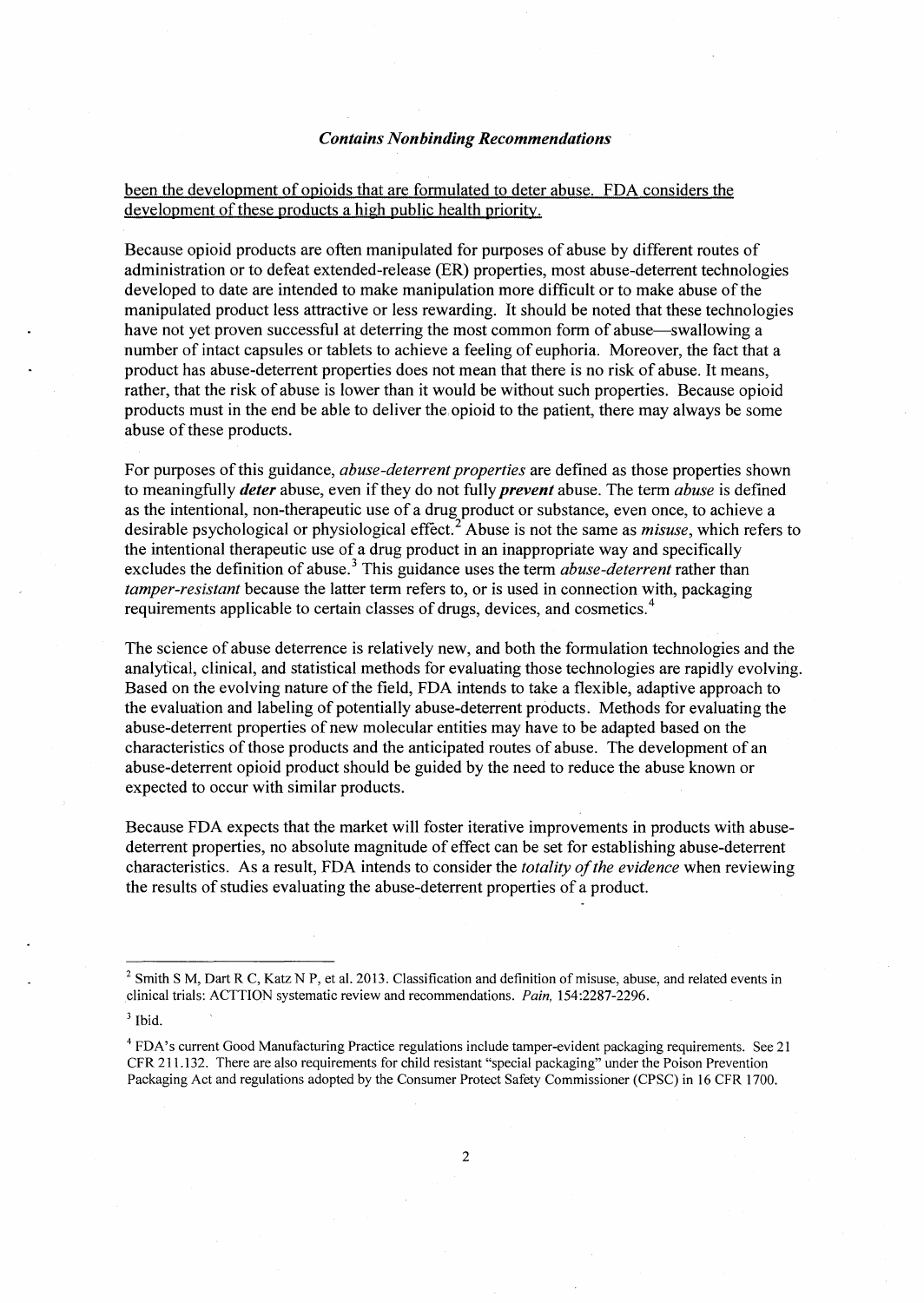As with all NDA products, FDA intends to consider opioids with abuse-deterrent properties within the context of available therapy. The standard against which each product's abusedeterrent properties are evaluated will depend on the range of abuse-deterrent and non-abusedeterrent products on the market at the time of that application.<sup>5</sup>

Abuse-deterrent properties can generally be established only through comparison to another product.

FDA encourages additional scientific and clinical research that will advance the development and assessment of abuse-deterrent technologies.

FDA believes it is critical to address the problem of opioid abuse while seeking to ensure that patients in pain have appropriate access to opioid products. Moreover, it is important that opioidswithout abuse-deterrent properties remain available for use in some clinical settings. For example, patients in hospice care and with difficulty swallowing may need access to opioid products that are in solution or that can be crushed.

The following section describes the categories of abuse-deterrent products. The premarket and postmarket studies that should be performed to assess the impact of a potentially abuse-deterrent product are discussed in subsequent sections. Finally, information is provided about labeling for abuse-deterrent products.

#### III. ABUSE-DETERRENT PRODUCTS

Opioid products can be abused in a number of ways. For example, they can be swallowed whole, crushed and swallowed, crushed and snorted, crushed and smoked, or crushed, dissolved and injected. Abuse-deterrent technologies should target known or expected routes of abuse relevant to the proposed product. As a general framework, abuse-deterrent formulations can currently be categorized as follows:

- 1. Physical/chemical barriers Physical barriers can prevent chewing, crushing, cutting, grating, or grinding of the dosage form. Chemical barriers, such as gelling agents, can resist extraction of the opioid using common solvents like water, simulated biological media, alcohol, or other organic solvents. Physical and chemical barriers can limit drug release following mechanical manipulation, or change the physical form of a drug, rendering it less amenable to abuse.
- 2. Agonist/antagonist combinations An opioid antagonist can be added to interfere with, reduce, or defeat the euphoria associated with abuse. The antagonist can be sequestered and released only upon manipulation of the product. For example, a drug product can be

 $<sup>5</sup>$  For guidance on the evaluation of abuse potential for purposes of the Controlled Substances Act (CSA), we refer</sup> sponsors to FDA's draft guidance for industry Assessment of Abuse Potential of Drugs. This guidance is available at: http://www.fda.gov/downloads/Drugs/GuidanceComplianceRegulatoryInformation/Guidances/UCM198650.pdf. FDA guidances are available at http://www.fda.gov/RegulatoryInformation/Guidances/default.htm.